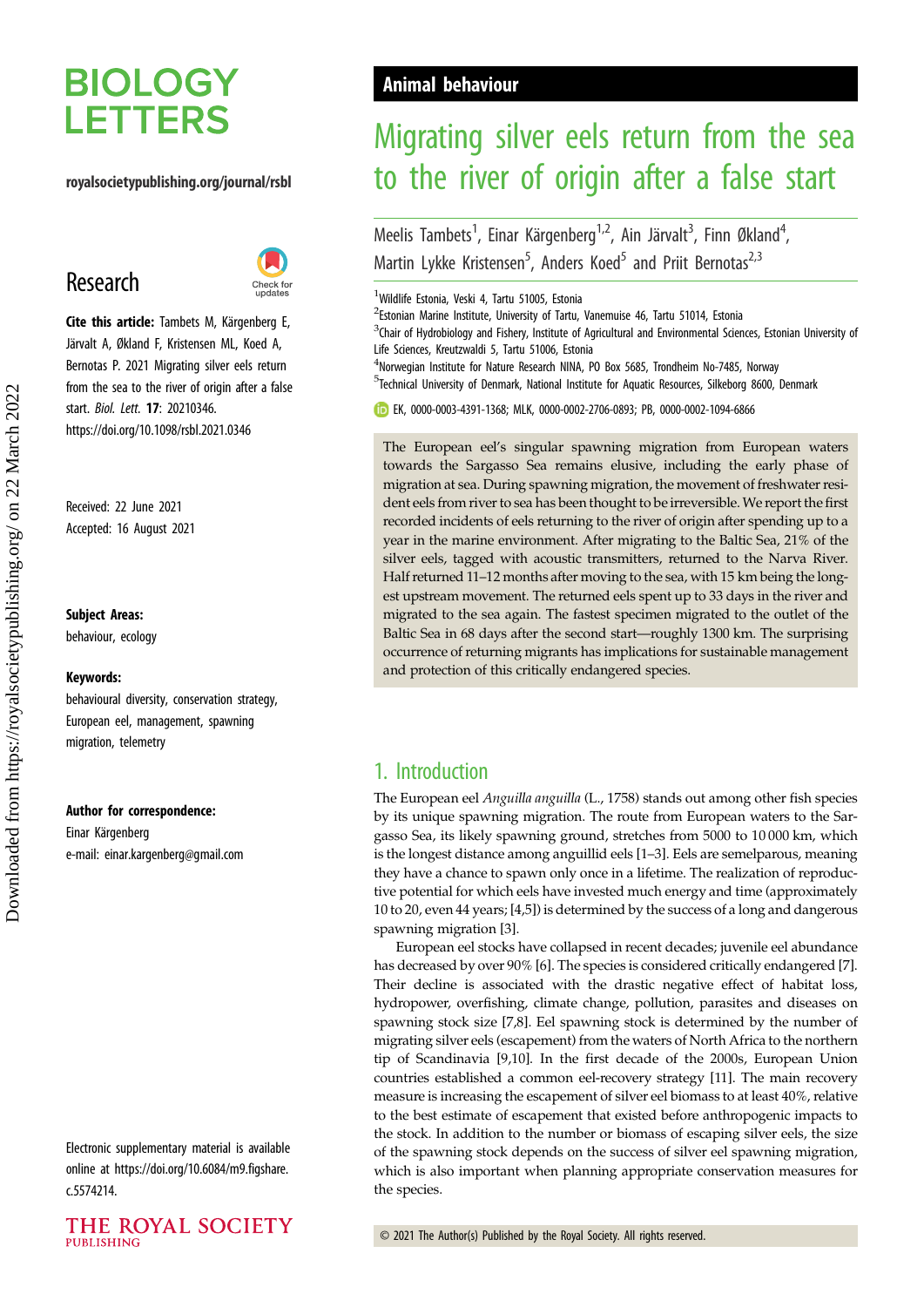

Figure 1. Study area. European eel migration from freshwater areas towards spawning areas in the Sargasso Sea (dashed line on top left) was studied with acoustic telemetry during its first quarter of migration (dashed line on top right). Acoustic receivers were located in Danish Straits (D), Narva reservoir and the Narva River (red ellipse bottom right). The experimental fish were caught in Lake Võrtsjärv (V).

Many studies indicate that the success of spawning migration depends on the route and timing of migration ([[12\]](#page-6-0) and references therein). The right timing assures that in every phase of the migration, eels are in suitable physical condition, environmental factors (water temperature, currents, salinity, etc.) are favourable and the predation risk is minimal [[4](#page-6-0)]. Failures in migration timing, including delays caused by man-made obstacles, can be costly [\[8\]](#page-6-0). It has been shown that the timing of migration is adjusted according to the conditions in freshwaters, estuaries and marine waters [\[12](#page-6-0)–[16](#page-6-0)].

Eels that have migrated to the sea from freshwater might not start swimming directly towards the Sargasso Sea. Recent findings suggest that silver eels, after descent to saltwater, may remain temporarily in coastal areas or fjords, thereby performing a two-step migration [[12](#page-6-0),[13,17](#page-6-0)–[20](#page-6-0)]. Such an extended residence prior to seaward migration appears to be characteristic not only for the European eel but also for other species, such as Anguilla australis and Anguilla rostrata [\[12,21](#page-6-0)]. This halt might even continue for years [[22,23](#page-6-0)], resulting in considerable delay in the spawning migration of eels. The effects of such delays during spawning migration on successful passage to the Sargasso Sea are unclear (see e.g. [\[17,24,25](#page-6-0)]). It is demonstrated that eels can also stop or make temporary upstream movements inside an estuarine habitat [[14\]](#page-6-0). However, return from the sea to a freshwater part of a river by silver eels has not previously been scientifically documented.

In the context of the Baltic Sea, silver eels migrating towards the Atlantic Ocean may cover the distance from the Narva River to the ocean, i.e. Danish Straits (approx. 1300 km) in five months; however, the journey often lasts longer [[26\]](#page-6-0), implying a pause in migration. Although fish can theoretically stop or rest at any point along with this phase of migration, presumably it might occur near the river mouth. This study was initially designed with a focus on the downstream migration of eels and an exit from the Baltic Sea during an extended time period. Using tags with an extended operating lifetime made it possible to detect the phenomenon of eel return from the sea to the river. The present paper sought to improve comprehension of silver eel migration between the river and the sea and to see whether any delays in migration or unseen patterns of movements from one environment to another exist during two main migration seasons.

## 2. Methods

### (a) Study area

To study silver eels' behaviour, fish were tracked in riverine and marine environments during their migration from the Narva River reservoir towards an outlet of the Baltic Sea to the North Sea. The Narva River discharges  $(400 \text{ m}^3 \text{ s}^{-1})$  to the Gulf of Finland in the Baltic Sea (figure 1). The Baltic is a brackish sea with a limited connection to the open ocean and its salinity is controlled by freshwater outflow from rivers and inflow of saline waters from the North Sea [[27](#page-6-0)]. The salinity of the Baltic Sea decreases along with a notional line from west (Kattegat) to east (Gulf of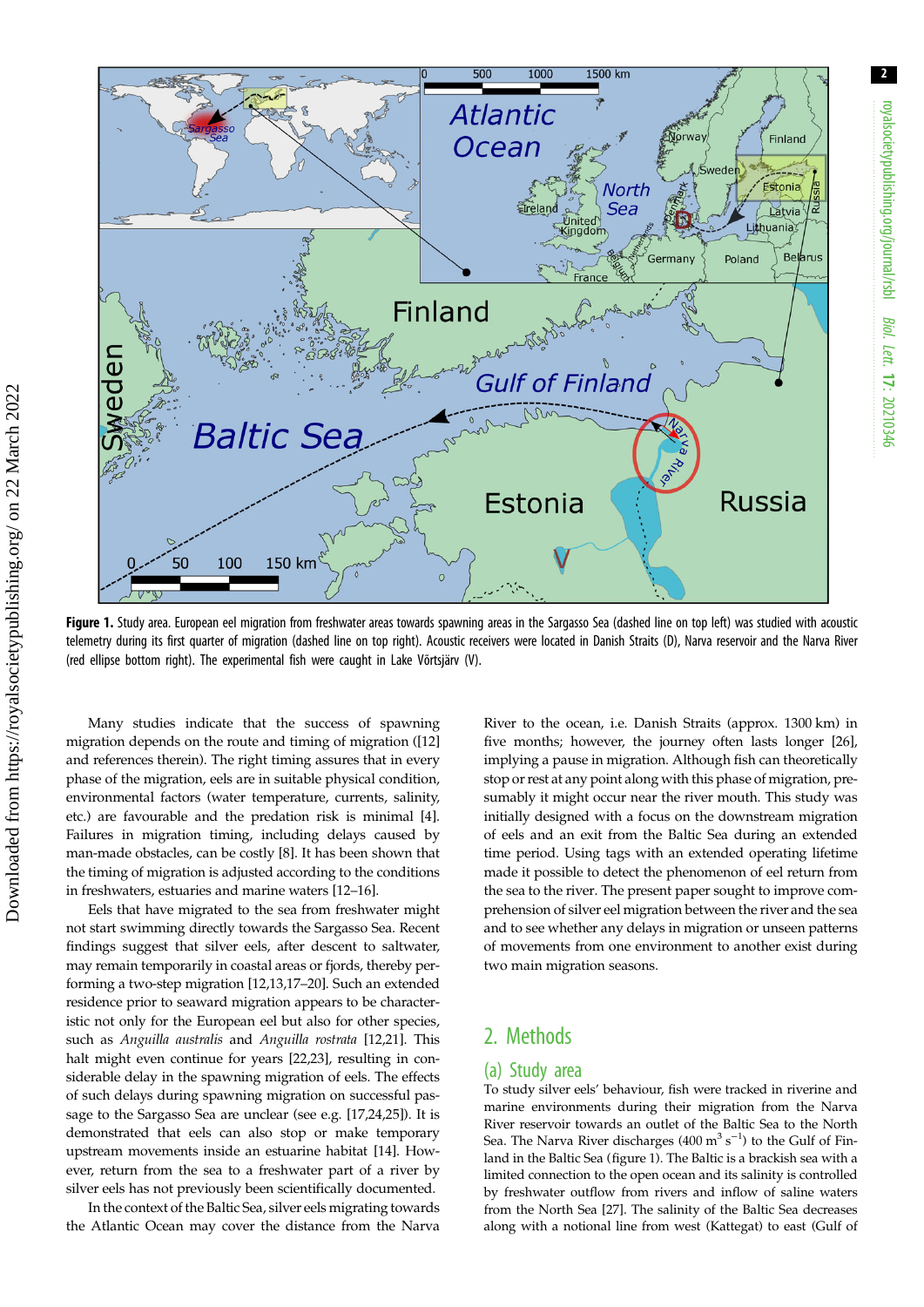<span id="page-2-0"></span>Table 1. Environmental data during the first migration of the European eel from the Narva River to the Baltic Sea (ordered by the date of the first descent). Fish returning to the river after descending to the sea are in bold. The significance of environmental predictors for the probability of eel return was assessed using the LRT. The water temperatures and discharges during fish entering the sea are based on daily averages of River Narva. Moon phase during entering the sea is expressed as moon illumination rate (at New Moon and Full Moon the per cent illuminated is 0 and 100%, respectively). Dates of leaving the Narva Reservoir and reaching the Danish Straits are provided. \* represents the fish caught in the sea ca 50 km northeast from the river mouth on 20 October 2019.

| Eel ID                 | date entering<br>the sea | date leaving the<br><b>Narva Reservoir</b> | temperature<br>$(^{\circ}C)$ | discharge<br>$(m^3 s^{-1})$ | moon<br>phase (%)   | date reaching the<br><b>Danish Straits</b> |
|------------------------|--------------------------|--------------------------------------------|------------------------------|-----------------------------|---------------------|--------------------------------------------|
| 166                    | 25.10.18                 | 24.10.18                                   | 8.2                          | 412                         | 99                  |                                            |
| 179                    |                          |                                            |                              |                             |                     |                                            |
| 183                    |                          |                                            |                              |                             |                     |                                            |
| 188                    |                          |                                            |                              |                             |                     |                                            |
| 176                    |                          | 25.10.18                                   |                              |                             |                     |                                            |
| 182                    | 26.10.18                 | 24.10.18                                   | 7.7                          | 334                         | 96                  |                                            |
| 189                    | $\mathbf{u}$             | 25.10.18                                   | $\mathbf{u}$                 | $\mathbf{u}$                | $\mathbf{u}$        |                                            |
| 193                    | 27.10.18                 | 26.10.18                                   | 7.3                          | 316                         | 91                  |                                            |
| 200                    |                          | 24.10.18                                   | $\mathbf{u}$                 |                             | $\mathbf{u}$        |                                            |
| 208                    |                          | 25.10.18                                   |                              |                             |                     | 30.09.19                                   |
| 162                    | 28.10.18                 | 27.10.18                                   | 6.5                          | 317                         | 84                  |                                            |
| 173                    |                          | 26.10.18                                   |                              |                             |                     | 06.02.20                                   |
| 181                    |                          | 27.10.18                                   |                              |                             |                     |                                            |
| 192                    |                          | 28.10.18                                   |                              |                             |                     |                                            |
| 206                    |                          | 25.10.18                                   |                              |                             |                     |                                            |
| 184                    | 31.10.18                 | 30.10.18                                   | 4                            | 307                         | 53                  | 02.12.19                                   |
| 172                    | 04.11.18                 | 03.11.18                                   | 5.4                          | 463                         | 13                  |                                            |
| 168                    | 05.11.18                 | 04.11.18                                   | 5.4                          | 456                         | 6                   |                                            |
| 191                    | $\boldsymbol{\eta}$      | 04.11.18                                   | $\boldsymbol{H}$             | $\mathbf{r}$                |                     |                                            |
| 190                    | 10.11.18                 | 09.11.18                                   | 6.1                          | 358                         | 8                   |                                            |
| 201                    | 11.11.18                 | 11.11.18                                   | 5.7                          | 357                         | 14                  |                                            |
| 163                    | 12.11.18                 |                                            | 5.5                          | 369                         | 22                  | 30.12.19                                   |
| 171                    |                          |                                            |                              |                             |                     |                                            |
| 174                    |                          |                                            |                              |                             |                     |                                            |
| 178                    |                          |                                            |                              |                             |                     |                                            |
| 198                    |                          |                                            |                              |                             |                     |                                            |
| 177                    | 13.11.18                 | 12.11.18                                   | 5                            | 413                         | 30                  |                                            |
| 197                    |                          | $\boldsymbol{\mathsf{u}}$                  | $^{\prime}$                  |                             | $\pmb{\mathit{II}}$ | 11.12.19                                   |
| $195*$                 |                          | 13.11.18                                   |                              |                             |                     |                                            |
| 212                    | 14.11.18                 | 11.11.18                                   | 4.9                          | 437                         | 39                  |                                            |
| 213                    | 19.11.18                 | 12.11.18                                   | 4.6                          | 449                         | 84                  |                                            |
| 167                    | 05.05.19                 | 27.04.19                                   | 8.3                          | 437                         | 0                   | 21.11.19                                   |
| 161                    | 27.05.19                 | 22.04.19                                   | 15.2                         | 229                         | 43                  | 19.01.20                                   |
| 209                    | 15.06.19                 | 30.04.19                                   | 19.5                         | 394                         | 96                  | 15.02.20                                   |
| 175                    | 20.06.19                 | 12.05.19                                   | 21.4                         | 425                         | 91                  |                                            |
| 205                    | 30.06.19                 | 18.04.19                                   | 19.3                         | 449                         | 7                   |                                            |
| 164                    | 25.09.19                 | 20.04.19                                   | 10.4                         | 311                         | 16                  |                                            |
| 196                    | 23.10.19                 | 28.10.18                                   | 8.7                          | 296                         | 29                  |                                            |
| average values for the | 29.12.18                 |                                            | 8.9                          | 382                         | 36                  | 18.01.2020                                 |
| returners (mean)       |                          |                                            |                              |                             |                     |                                            |
| average values for the | 16.12.18                 |                                            | 7.5                          | 368                         | 60                  | 04.12.2019                                 |
| rest fish (mean)       |                          |                                            |                              |                             |                     |                                            |

3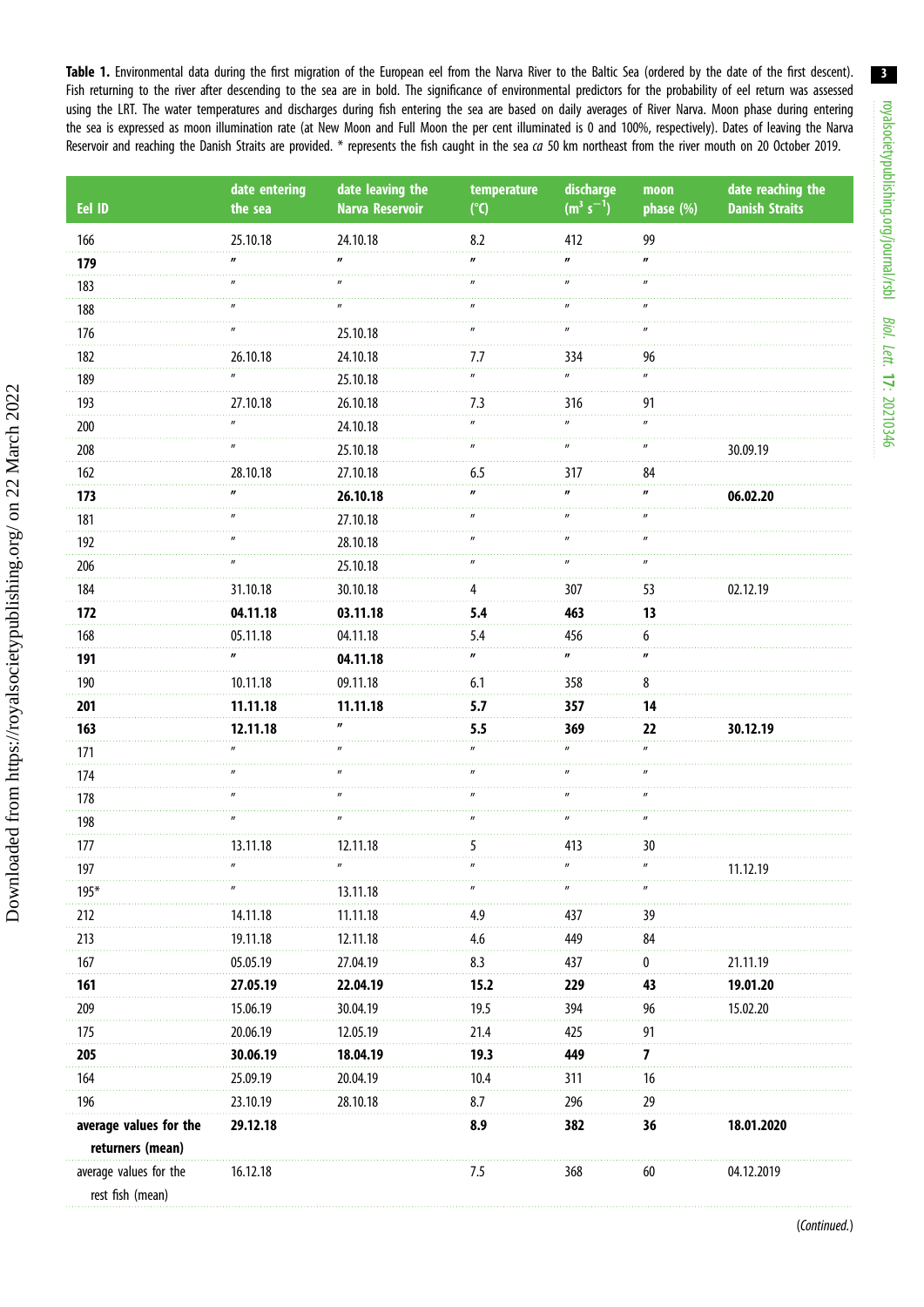| Eel ID            | date entering<br>the sea | date leaving the<br><b>Narva Reservoir</b> | temperature <b>\</b> | discharge<br>$(m^3 s^{-1})$ | moon<br>$\sqrt{p}$ phase $(\%)^{\dagger}$ | date reaching the<br>Danish Straits |
|-------------------|--------------------------|--------------------------------------------|----------------------|-----------------------------|-------------------------------------------|-------------------------------------|
| statistics of LRT |                          |                                            | () 64                |                             | 2 79                                      |                                     |
|                   |                          |                                            |                      |                             |                                           |                                     |
|                   |                          |                                            |                      |                             |                                           |                                     |

Finland) with the mean value of 6‰ [\[28\]](#page-6-0). The average depth of the Baltic Sea and the Gulf of Finland area is 55 m and 38 m, respectively. The distance from the Narva River mouth to the Danish Straits is approximately 1300 km.

#### (b) Fish, tagging and tracking

An acoustic telemetry method was used to track the movements of 38 silver eels migrating to and through the Baltic Sea from the Narva River. The experimental fish were caught in Lake Võrtsjärv, situated in the Narva River catchment area, ca 250 km from the sea. The eels in the lake are all restocked as glass eels or elvers. The tagged fish were of silvering appearance with a length of 604 to 896 mm (mean total length  $\pm$  s.d.:  $700 \pm 78$  mm), a weight of 371 to 1495 g (mean total weight  $\pm$  s.d.: 680  $\pm$  261 g), and with silvering stages of FIII to FV ([\[29](#page-6-0)]; electronic supplementary material, table S1). Before tagging, the eels were anaesthetized in an aqueous solution of metomidate (40 mg l<sup>-1</sup>; Aquacalm, Syndel Laboratories Ltd., Canada). Coded acoustic transmitters  $9 \times 27.5$  mm (d  $\times$  l) were surgically implanted into the body cavities (Vemco, Nova Scotia, Canada, V9-2 L-A69-1602 tags, with a random pulse delay of 40−80 s, 476 days). Eels were released into the Narva River reservoir (water temperature 8.5°C), 20 km from the river mouth on 24 October 2018. The fish were transported by car in 1 m<sup>3</sup> aerated tanks.

In the river and reservoir, the fish were monitored by eight stationary Vemco VR2 W automatic receivers (electronic supplementary material, figure S1). To confirm the descent of the eels from the river to the sea, manual tracking (Vemco VR100) was performed nine times in the 5 km long river mouth area.

A total of 45 acoustic receivers were deployed in the Danish Straits during August and September 2019 (electronic supplementary material, figure S2). The receivers covered all three natural exits from the Baltic Sea to the Kattegat/North Sea. Receivers were mounted on bridges  $(N = 35)$  or with Desert Star ARC-1XD acoustic release systems on the sea floor  $(N = 10)$ . Receivers mounted on bridges and, on sea floor moornings, were deployed with a distance of 410–440 and 300–550 m between receivers, respectively. Due to severe storms in November to December 2019, one natural exit was covered partially.

## (c) Data analysis

Downloaded from https://royalsocietypublishing.org/ on 22 March 2022

Downloaded from https://royalsocietypublishing.org/ on 22 March 2022

Statistical tests were performed using the program R v. 4.0.2 [\[30\]](#page-6-0).

The Clopper–Pearson method was used to calculate the binomial 95% confidence interval (CI) for the point estimate of the proportion of returning eels.

The probability of tagged eels returning to the river from the sea was calculated by logistic regression models, with biological fish parameters and environmental parameters as predictors [\(table 1](#page-2-0); electronic supplementary material, table S1). As several explanatory parameters correlated with each other, single-predictor models were used. Statistical significance of the predictors was assessed using the likelihood ratio test (LRT).

Environmental data were obtained from the hydrometric and meteorological stations located in the Narva River area (Estonian Environment Agency).

## 3. Results

European eels  $(N = 38)$ , tagged with coded acoustic transmitters, were tracked with stationary receivers in riverine and marine environments during their spawning migration. Eight of the 38 specimens (21%) that migrated to the Baltic Sea from the Narva River reservoir returned to the Narva River (95% CI 10–37%; [figure 2](#page-4-0); tables [1](#page-2-0) and [2](#page-5-0); electronic supplementary material, table S1). All eels that returned to the Narva River migrated back to the sea after a period spent in the river. Three of the eight eels were subsequently detected beyond the Baltic Sea in the Danish Straits. The migration of these fish took 68 to 199 days, starting with the second descent to the Baltic Sea in 2019 (July, October and November) and lasting until detection in the Danish Straits (about 1300 km from the river) during the following winter (tables [1](#page-2-0) and [2\)](#page-5-0).

Most eels reached the sea for the first time in October and November 2018 (30 individuals; [table 1\)](#page-2-0), i.e. soon after release on 24 October. No eels descended during the subsequent winter, and the remaining eight eels reached the sea later, between April and October 2019.

The probability of tagged individuals ascending back to the river from the sea did not depend on fish phenotypic characteristics or environmental factors (LRT; all  $p \ge 0.1$ ; tables [1](#page-2-0) and [2;](#page-5-0) electronic supplementary material, table S1).

Of the 30 fish that did not return to the river, five were subsequently detected in the Danish Straits [\(table 1\)](#page-2-0). The sizes and maturation indexes of these fish were diverse. One tagged fish was recaptured in the Gulf of Finland (Luga Bay) 50 km northeast of the Narva River outflow in October 2019 [\(table 1\)](#page-2-0).

Movement patterns of the individuals that returned to the river are described schematically in [figure 2](#page-4-0) (see also [table 2\)](#page-5-0). Fish typically returned to the river 11 to 12 months after first descending to the sea in October and November 2019. Other fish returned earlier. Environmental factors, such as temperature, discharge, moon phase and precipitation, varied widely depending on the time of arrival [\(table 2](#page-5-0)). The longest upstream migration was to an impassable barrier located 15 km upstream from the river mouth. The returning eels spent up to 33 days in the river before returning to the sea.

## 4. Discussion

Our results reveal that silver eels migrating to spawn may show unexpected behaviour after descending to the sea. Instead of starting to move towards the ocean, some fish returned to freshwater after spending a period in the marine environment before subsequently moving to the sea again. This kind of behaviour was exhibited by 21% of the tagged specimens in the study. This is an impressive case in animal ecology, showing how a semelparous species, which invests heavily in building its reproductive potential and faces a particularly challenging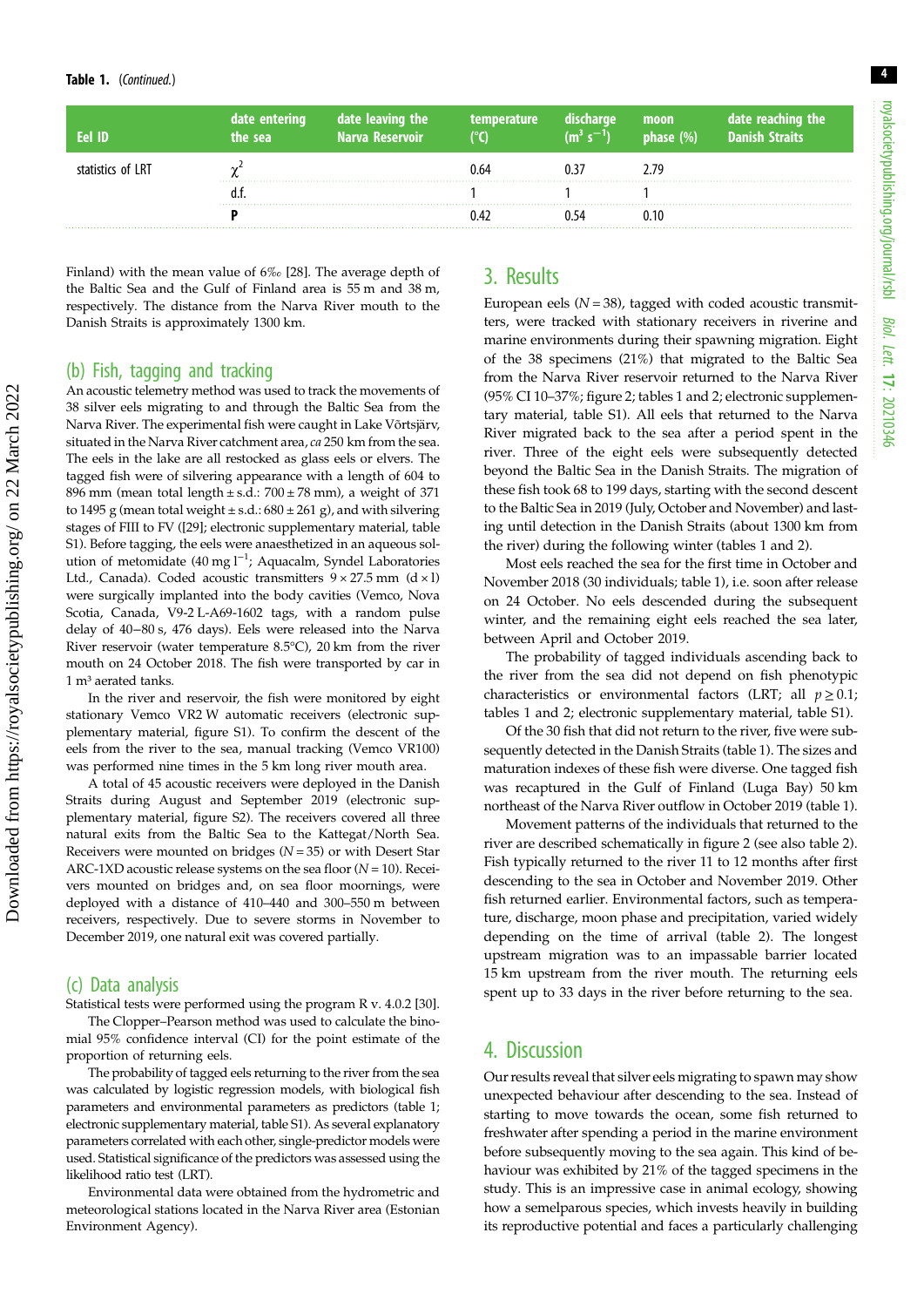<span id="page-4-0"></span>

Figure 2. Migration patterns of telemetrically tagged silver European eels. Upper panel: arrows on green background indicate fish ( $N = 38$ ) first descending from the Narva River to the Baltic Sea, arrows on red ascending back to the Narva River with the second migration to the sea, arrows on blue migration in the sea to the Danish Straits (outlet to the ocean). Lower panel: schematic description of the silver European eel individuals moving to the Baltic Sea, back to the Narva River and again to the sea. Movements to the sea are indicated with black arrows, movements to the river with red arrows. The horizontal continuous lines between arrows indicate the duration of freshwater or brackish water phases. The spatial extent of movements in the sea is not known (except for fish with ID nos. 161, 163 and 173 after second descent to the sea).

5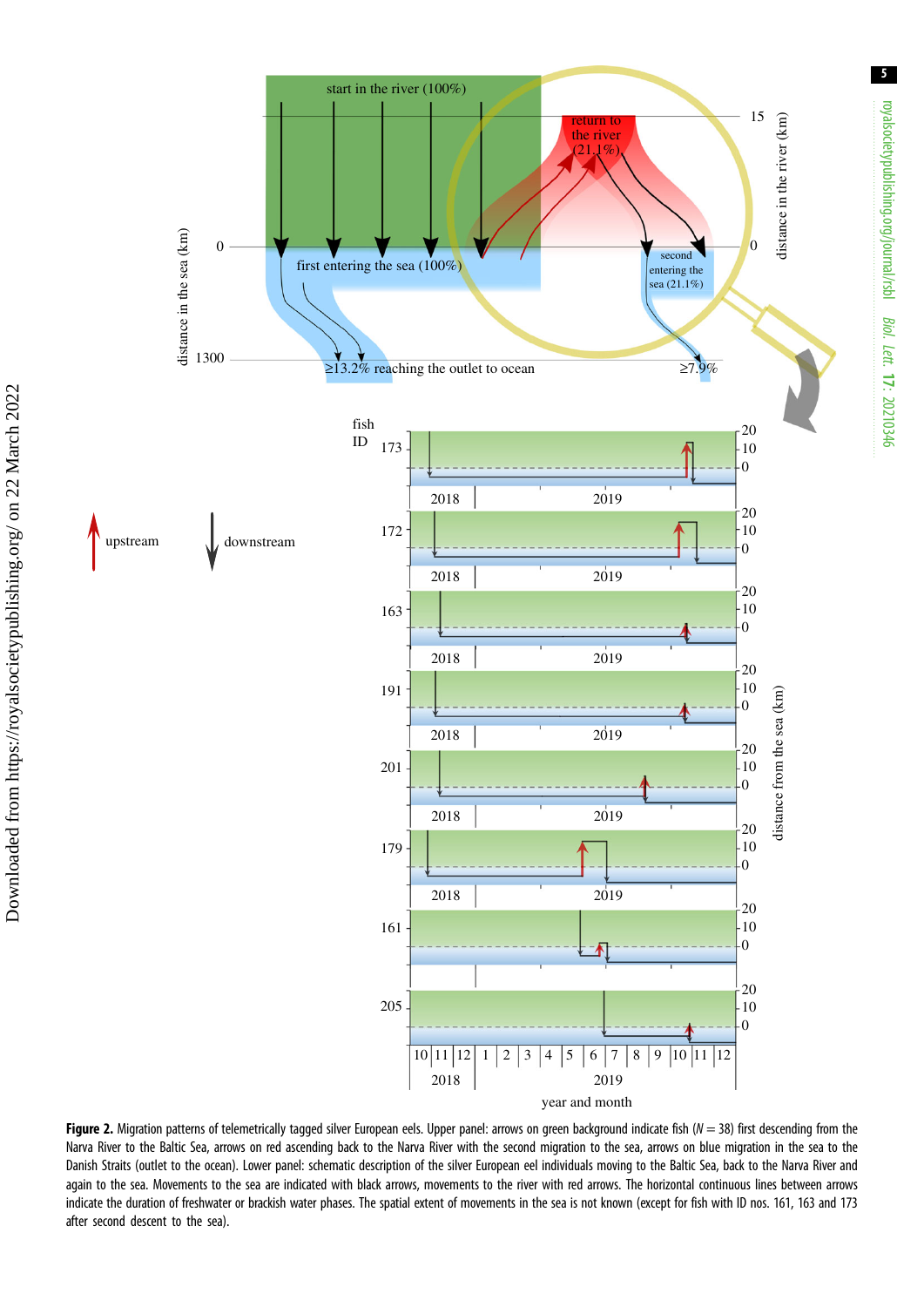<span id="page-5-0"></span>daily averages of River Narva. Moon phase during return to the niver is expressed as moon illumination rate (at New Moon and Full Moon the per cent illuminated is 0 and 100%, respectively). See the location of each receive Table 2. Tracks of the riverine movements of silver European eels after returning to the Narva River from the Baltic Sea and environmental data. The water temperatures and discharges during the fish return to the river are daily averages of River Narva. Moon phase during return to the moon the is expressed as moon illumination and Full Moon the per cent illuminated is 0 and 100%, respectively). See the location of each receiver on the Tracks of the riverine movements of silver European eels after returning to the Narva River from the Baltic Sea and environmental data. The water temperatures and discharges during the fish return to the river are based on map (electronic supplementary material, figure S1). map (electronic supplementary material, figure S1)

| ್ಲಾ              | date returning from<br>the sea to the river | movement in the river<br>length of upstream<br>$\widehat{\mathbf{g}}$ | number of<br>stationary<br>eceivers | eaching to the<br>location<br>most<br>date 1 | date leaving the<br>nost upstream<br>location                                    | ntering the sea<br>late of second                                                | temperature (° | discharge<br>$(m^3 s^{-1})$ | phase (%)<br>moon | perticipation<br>$(mm day-1)$ |
|------------------|---------------------------------------------|-----------------------------------------------------------------------|-------------------------------------|----------------------------------------------|----------------------------------------------------------------------------------|----------------------------------------------------------------------------------|----------------|-----------------------------|-------------------|-------------------------------|
| <u>ভ</u>         | 23.06.2019                                  |                                                                       |                                     | 25.06.2019                                   |                                                                                  |                                                                                  | 21.6           | 348                         | ඉ                 | $\overline{0}$ .              |
| ള                | !1.10.2019                                  |                                                                       |                                     | 22.10.2019<br>i<br>I<br>I                    | 02.07.2019<br>22.10.2019<br>23.10.2019<br>24.10.2019<br>03.06.2019<br>25.08.2019 | 04,07,2019<br>23,10,2019<br>06,11,2019<br>01,11,2019<br>21,10,2019<br>25,08,2019 | 88             | 407                         |                   | $\ddot{0}$                    |
|                  | 12.10.2019                                  |                                                                       |                                     | 21.10.2019<br>i i i i i i i                  |                                                                                  |                                                                                  | 8.5            | 404                         |                   | 122                           |
| Ë                | 23.10.2019                                  |                                                                       |                                     | 24.10.2019                                   |                                                                                  |                                                                                  | 8.7            | 431                         |                   | 5                             |
| <b>P4</b>        | 80.05.2019                                  |                                                                       |                                     | 03.06.2019                                   |                                                                                  |                                                                                  | 14.9           | 438                         |                   | S                             |
| $\overline{191}$ | 20.10.2019                                  |                                                                       |                                     | 21.10.2019                                   |                                                                                  |                                                                                  | ូ<br>ន         | 333                         |                   | 4.8                           |
| 201              | 25.08.2019                                  |                                                                       |                                     | 25.08.2019                                   |                                                                                  |                                                                                  | 19.1           | 203                         |                   |                               |
| 205              | 27.10.2019                                  |                                                                       |                                     | 27.10.2019                                   |                                                                                  |                                                                                  | 8.9            | 47                          |                   | 20                            |
|                  |                                             |                                                                       |                                     |                                              |                                                                                  |                                                                                  |                |                             |                   |                               |

migratory route, could develop sophisticated strategies for regulating its migration. In addition to adjusting the timing of migration, eels can temporarily migrate in the opposite direction of their spawning migration target in the Sargasso Sea. Recognition of this behaviour may be important for better understanding of spawning migration and has a potential impact on the management and conservation of the species.

Movements from the sea into freshwater are common for eels during their growth phase (for yellow eels, [\[31](#page-6-0) –[34\]](#page-7-0)), but has not been previously documented for the post-feeding stage (silver eels). In our study, factors that could determine the temporary return of silver eels to the river remain obscured. After first descending to the sea, the interruption of eel spawning migration at sea could be linked to the restart of feeding [[17,24\]](#page-6-0) or some other factor (e.g. orientation problems, [[23\]](#page-6-0)). Nevertheless, the temporary return of silver eels to the river is probably not associated with feeding in the riverine environment, as the feeding activity of eels ceases when the water temperature is less than 10°C [[35\]](#page-7-0). Half the returns occurred at lower water temperatures (8.5 –8.9°C). In addition, the standard phenotypic characteristics (size, maturation, etc.) or environmental factors (temperature, discharge, etc.) tested in logistic regression models failed to account for the returning behaviour. Eels in this study were restocked as elvers or glass eels. Therefore, the temporary return can be inherent to eels of some specific ecotype and may be revealed in situations in which fish are removed from their natural habitats and translocated to an area with different environmental conditions (see also [[36](#page-7-0) –[38\]](#page-7-0)). Although the reasons why it takes a long time for eels to navigate through the Gulf of Finland and the Baltic Sea on their way to the ocean, and why some fish behaved as 'false starters ' remain unresolved, the migration pattern found is an important addition to the description of the plastic behaviour of eels, especially at the beginning of the complex marine phase of their spawning migration (e.g. [\[12,17](#page-6-0),[19](#page-6-0),[20\]](#page-6-0)).

From a management perspective, it is important to note that the fish in this study returned to the river mainly in October and November of the following year, which is known as the main spawning migration season [\[39,40\]](#page-7-0). This means these returning eels may join those that are migrating towards the sea for the first time. If the estimation of silver eel escapement relies on direct fishing or counting the migrating specimens and does not consider the possibility of returning specimens, the tally of migrating eels may be incorrect. As a result, escapement may be overestimated, as individuals are counted twice. Rather than counting eels from the same escapement year, specimens from the previous year may be included in the count. In addition, the returning silver eels are oncemore subject tolocal fishing and predation (by seals, cormorants or other fish species [\[41,42\]](#page-7-0)), likely increasing their mortality. Taking such a subgroup of returning silver eels into account and regulating fisheries accordingly can help decrease the mortality and increase the success of migrating silver eels reaching spawning grounds.

We have shown that there may be an undiscovered component in the chain of events guiding eels from the coastal sea to the spawning grounds —a temporary return to the river. We need to be aware that the behaviour of eels can be very diverse in the early stages of spawning migration. Subgroups with different migration strategies can increase the plasticity of the population, which can be particularly important in a changing environment. In order to protect critically endangered European eels, it is necessary to consider the specific needs of the subgroup described in this study and to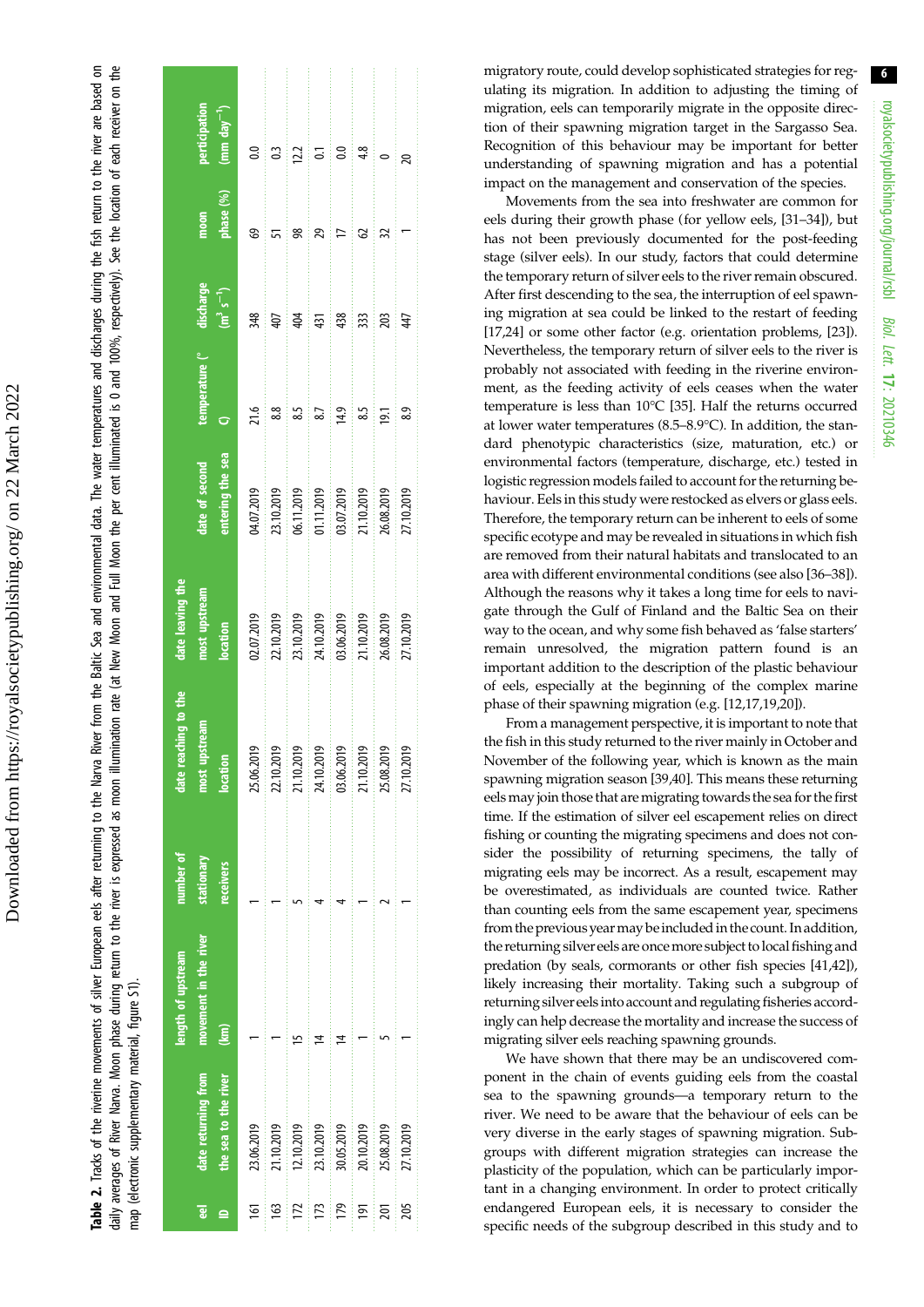7

<span id="page-6-0"></span>adapt relevant conservation measures. The 'false starts' of silver phase eels may be more common in anguillid eels than thought and continued research on this phenomenon on stocked and naturally invading eels is needed.

Ethics. Fish tagging and release were carried out in accordance with License 1-3/19/1363 (Environmental Board of Estonia).

Data accessibility. Data supporting the current study are provided in the electronic supplementary material [[43\]](#page-7-0).

#### Authors' contributions. All authors participated in fieldwork and article preparation. All authors agree to be held accountable for the content therein and approve the final version of the manuscript.

Competing interests. We declare we have no competing interests.

Funding. This study was financed by European Fisheries and Maritime Fund project L180152PKKH and Estonia-Russia Cross Border Cooperation Programme 2014-2020 project ER80.

Acknowledgements. We are grateful to Mart Thalfeldt and Meelis Sepp for their help during fieldwork, and Ants Kaasik for statistical advice.

## References

- 1. Aoyama J. 2009 Life history and evolution of migration in Catadromous Eels (Genus Anguilla). Aqua – BioSci. Monogr. 2, 1–42. [\(doi:10.5047/](http://dx.doi.org/10.5047/absm.2009.00201.0001) [absm.2009.00201.0001\)](http://dx.doi.org/10.5047/absm.2009.00201.0001)
- 2. Bruijs MCM, Durif CMF. 2009. Silver eel migration and behaviour. In Spawning migration of the European eel, pp. 65–95. Berlin, Germany: Springer.
- 3. Righton D, Westerberg H, Feunteun E, Økland F, Gargan P, Amilhat E, Simon J. 2016 Empirical observations of the spawning migration of European eels: the long and dangerous road to the Sargasso Sea. Sci. Adv. 2, e1501694. [\(doi:10.1126/sciadv.](http://dx.doi.org/10.1126/sciadv.1501694) [1501694\)](http://dx.doi.org/10.1126/sciadv.1501694)
- 4. Durif CMF, Diserud OH, Sandlund OT, Thorstad EB, Poole R, Bergesen K, Vøllestad LA. 2020 Age of European silver eels during a period of declining abundance in Norway. Ecol. Evol. 10, 4801–4815. [\(doi:10.1002/ece3.6234](http://dx.doi.org/10.1002/ece3.6234))
- 5. Yokouchi K, Daverat F, Miller MJ, Fukuda N, Sudo R, Tsukamoto K, Poole WR. 2018 Growth potential can affect timing of maturity in a long-lived semelparous fish. Biol. Lett. 14, 20180269. ([doi:10.](http://dx.doi.org/10.1098/rsbl.2018.0269) [1098/rsbl.2018.0269](http://dx.doi.org/10.1098/rsbl.2018.0269))
- 6. Amilhat E, Basic T, Beaulaton L, Belpaire C, Bernotas P, Briand C, Wickström H. 2019 Joint EIFAAC/ICES/ GFCM working group on eels (WGEEL). ICES Sci. Rep. 1, 1–177. [\(doi:0.17895/ices.pub.5545\)](http://dx.doi.org/0.17895/ices.pub.5545)
- 7. Pike C, Crook V, Gollock M. 2020 Anguilla anguilla. The IUCN Red List of threatened species 2020: e.T60344A152845178.
- 8. Trancart T, Carpentier A, Acou A, Charrier F, Mazel V, Danet V, Feunteun É. 2020 When 'safe' dams kill: analyzing combination of impacts of overflow dams on the migration of silver eels. Ecol. Eng. 145, 105741. [\(doi:10.1016/j.ecoleng.2020.105741](http://dx.doi.org/10.1016/j.ecoleng.2020.105741))
- 9. Jacobsen MW, Pujolar JM, Pedersen L, Hansen MM. 2018 Single nucleotide polymorphism markers for assessing potential maternal population structure in European eel (Anguilla anguilla). Conserv. Genet. Res. 10, 907–909. [\(doi:10.1007/s12686-017-](http://dx.doi.org/10.1007/s12686-017-0917-8) [0917-8](http://dx.doi.org/10.1007/s12686-017-0917-8))
- 10. Tesch FW, Bartsch P, Berg R, Gabriel O, Henderson IW, Kamstra A, Thorpe JE. 2003 The Eel. Oxford, UK: Blackwell Science.
- 11. European Council. 2007 Council Regulation (EC) No 1100/2007 of 18 September 2007 establishing measures for the recovery of the stock of European eel. Official J. Eur. Union 248, 17-23.
- 12. Béguer-Pon M, Dodson JJ, Castonguay M, Jellyman D, Aarestrup K, Tsukamoto K. 2018 Tracking

anguillid eels: five decades of telemetry-based research. Mar. Freshw. Res. 69, 199–219. [\(doi:10.](http://dx.doi.org/10.1071/MF17137) [1071/MF17137](http://dx.doi.org/10.1071/MF17137))

- 13. Aarestrup K, Thorstad EB, Koed A, Jepsen N, Svendsen JC, Pedersen MI, Økland F. 2008 Survival and behaviour of European silver eel in late freshwater and early marine phase during spring migration. Fish. Manage. Ecol. 15, 435-440. [\(doi:10.1111/j.1365-2400.2008.00639.x\)](http://dx.doi.org/10.1111/j.1365-2400.2008.00639.x)
- 14. Bultel E, Lasne E, Acou A, Guillaudeau J, Bertier C, Feunteun E. 2014 Migration behaviour of silver eels (Anguilla anguilla) in a large estuary of Western Europe inferred from acoustic telemetry. Estuarine Coastal Shelf Sci. 137, 23–31. ([doi:10.1016/j.ecss.](http://dx.doi.org/10.1016/j.ecss.2013.11.023) [2013.11.023\)](http://dx.doi.org/10.1016/j.ecss.2013.11.023)
- 15. Frankowski J, Dorow M, Juenger J, Reckordt M, Schulz S, Ubl C, Winkler H. 2019 Behaviour, escapement and mortality of female European silver eels within a regulated lowland river draining into the Baltic Sea. Fish. Manage. Ecol. 26, 86-96. [\(doi:10.1111/fme.12307\)](http://dx.doi.org/10.1111/fme.12307)
- 16. Travade F, Larinier M, Subra S, Gomes P, De-Oliveira E. 2010 Behaviour and passage of European silver eels (Anguilla anguilla) at a small hydropower plant during their downstream migration. Knowledge Manage. Aquatic Ecosyst. 398, 1. ([doi:10.1051/](http://dx.doi.org/10.1051/kmae/2010022) [kmae/2010022\)](http://dx.doi.org/10.1051/kmae/2010022)
- 17. Barry J, Newton M, Dodd JA, Lucas MC, Boylan P, Adams CE. 2016 Freshwater and coastal migration patterns in the silver-stage eel Anguilla anguilla. J. Fish Biol. 88, 676–689. [\(doi:10.](http://dx.doi.org/10.1111/jfb.12865) [1111/jfb.12865\)](http://dx.doi.org/10.1111/jfb.12865)
- 18. Durif CMF, Dufour S, Elie P. 2005 The silvering process of Anguilla anguilla : a new classification from the yellow resident to the silver migrating stage. J. Fish Biol. 66, 1025–1043. [\(doi:10.1111/j.](http://dx.doi.org/10.1111/j.1095-8649.2005.00662.x) [1095-8649.2005.00662.x\)](http://dx.doi.org/10.1111/j.1095-8649.2005.00662.x)
- 19. Sjöberg NB, Wickström H, Asp A, Petersson E. 2016 Migration of eels tagged in the Baltic Sea and Lake Mälaren-in the context of the stocking question. Ecol. Freshw. Fish (May) 26, 517–532. [\(doi:10.1111/](http://dx.doi.org/10.1111/eff.12296) [eff.12296\)](http://dx.doi.org/10.1111/eff.12296)
- 20. Stein F, Doering-Arjes P, Fladung E, Brämick U, Bendall B, Schröder B. 2016 Downstream migration of the European eel (Anguilla anguilla) in the Elbe River, Germany: movement patterns and the potential impact of environmental factors. River Res. Appl. 32, 666-676. [\(doi:10.1002/rra.2881\)](http://dx.doi.org/10.1002/rra.2881)
- 21. Crook DA, Macdonald JI, Morrongiello JR, Belcher CA, Lovett D, Walker A, Nicol SJ. 2014 Environmental

cues and extended estuarine residence in seaward migrating eels (Anguilla australis). Freshw. Biol. 59, 1710–1720. ([doi:10.1111/fwb.12376](http://dx.doi.org/10.1111/fwb.12376))

- 22. Vøllestad LA, Jonsson B, Hvidsten NA, Næesje TF. 1994 Experimental test of environmental factors influencing the seaward migration of European silver eels. J. Fish Biol. 45, 641-651. ([doi:10.1111/j.](http://dx.doi.org/10.1111/j.1095-8649.1994.tb00930.x) [1095-8649.1994.tb00930.x](http://dx.doi.org/10.1111/j.1095-8649.1994.tb00930.x))
- 23. Westin L. 1998 The spawning migration of European silver eel (Anguilla anguilla L.) with particular reference to stocked eel in the Baltic. Fish. Res. 38, 257–270. [\(doi:10.1016/S0165-7836\(98\)00162-3](http://dx.doi.org/10.1016/S0165-7836(98)00162-3))
- 24. Svedäng H, Wickstrom H. 1997 Low fat contents in female silver eels: indications of insufficient energetic stores for migration and gonadal development. J. Fish Biol. 50, 475–486. ([doi:10.](http://dx.doi.org/10.1006/jfbi.1996.0313) [1006/jfbi.1996.0313\)](http://dx.doi.org/10.1006/jfbi.1996.0313)
- 25. Verhelst P, Bruneel S, Reubens J, Coeck J, Goethals P, Oldoni D, Mouton A. 2018 Selective tidal stream transport in silver European eel (Anguilla anguilla L.)–Migration behaviour in a dynamic estuary. Estuarine Coastal Shelf Sci. 213, 260–268. ([doi:10.](http://dx.doi.org/10.1016/j.ecss.2018.08.025) [1016/j.ecss.2018.08.025](http://dx.doi.org/10.1016/j.ecss.2018.08.025))
- 26. Järvalt A, Kask M, Krause T, Palm A, Tambets M. 2010 Potential downstream escapement of European Eel from L. Peipsi Basin (Estonia-Russia), pp. 1–11. Ohrid, Republic of Macedonia: Balwois.Com.
- 27. Kniebusch M, Meier HEM, Radtke H. 2019 Changing salinity gradients in the Baltic Sea as a consequence of altered freshwater budgets. Geophys. Res. Lett. 46, 9739–9747. [\(doi:10.1029/2019GL083902\)](http://dx.doi.org/10.1029/2019GL083902)
- 28. Winsor P, Rodhe J, Omstedt A. 2003 Erratum: Baltic Sea ocean climate: an analysis of 100 yr of hydrographical data with focus on the freshwater budget. 18:5-15, 2001. Clim. Res. 25, 183. [\(doi:10.](http://dx.doi.org/10.3354/cr018005) [3354/cr018005\)](http://dx.doi.org/10.3354/cr018005)
- 29. Durif C, Guibert A, Pierre E. 2009 Morphological discrimination of the silvering stages of the European eel. Eels at the Edge. Science, Status, and Conservation Concerns. Am. Fish. Soc. Symp. 58, 103–111. [\(doi:10.1111/j.1095-8649.2010.02758.x](http://dx.doi.org/10.1111/j.1095-8649.2010.02758.x))
- 30. Team RC. 2020 R: a language and environment for statistical computing; version 4.0. 2. Vienna, Austria: R Foundation for Statistical Computing.
- 31. Arai T, Kotake A, McCarthy TK. 2006 Habitat use by the European eel Anguilla anguilla in Irish waters. Estuarine Coastal Shelf Sci. 67, 569–578. [\(doi:10.](http://dx.doi.org/10.1016/j.ecss.2006.01.001) [1016/j.ecss.2006.01.001](http://dx.doi.org/10.1016/j.ecss.2006.01.001))
- 32. Daverat F, Limburg KE, Thibault I, Shiao J-C, Dodson JJ, Caron F, Tzeng W-N, Iizuka Y, Wickström H. 2006